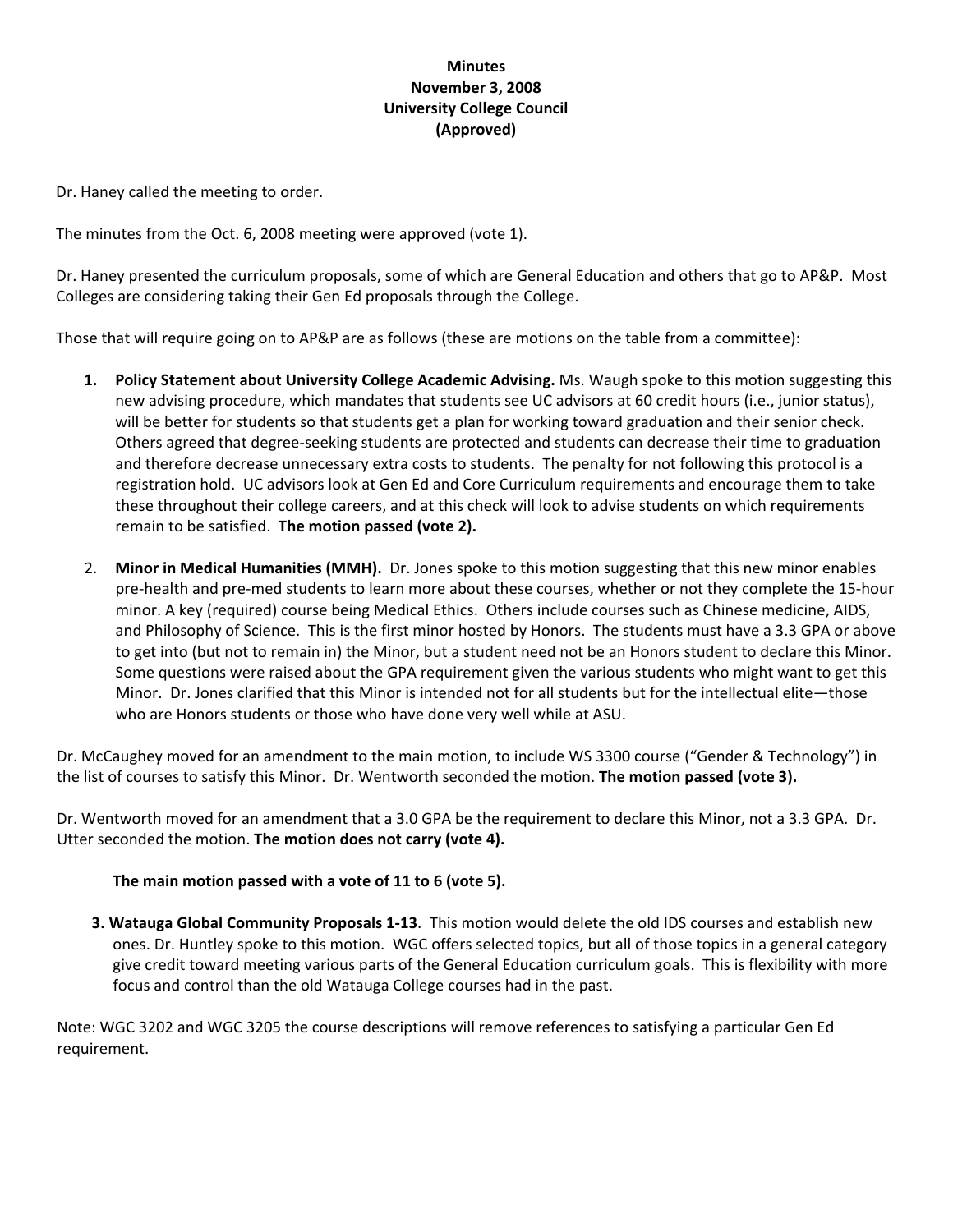# **WCG proposals 1‐13 were approved as a package unanimously (vote 6).**

## **4. Memo of Understanding among General Education, WGC, and Honors proposal.**

Note: Remove #4 from the Memo of Understanding. **The motion passed (vote 7).**

### **5. Add GLS 2000 for Local to Global theme of General Education.**

**The motion passed (vote 8).**

### **6. Add SD 2000 for the Sustainability and Global Change theme of General Education.**

The motion passed (vote 9).

### **BUDGET**

Dr. Haney discussed the Academic Affairs budget. There is a 1 million dollar budget and they are looking at giving 4% of this back and planning for a 6% cut. This means cutting back on the supplemental budget requests. Some large commitments will be honored, but some minor ones will have to be cut this year. There are some supplemental instruction funds and lapsed salary funds that we can dip into. The good news is that some kinds of money have not been touched: Education and Technology (E&T) money, which supports Student Research Office and the Writing Center. Note that E&T money can be used to bring speakers in for students/classes. Outfitting classrooms with technology are now being taken from another budget (in Technical Support Services), not E&T budgets. Summer school money is also not affected by these budget cuts. So if you want to offer summer school programs, Dr. Haney has some money for that. The deadline is Nov. 19 for courses.

#### **RITUALS**

On December 21<sup>st</sup> our graduation will be with Arts & Sciences. We'll have at least 8 graduates with a Sustainable Development major, and at least 4 graduates from the Appalachian Studies M.A. program. Dr. Haney will be present. He is working on getting Program banners. The relevant program directors will need to be present. UC should have input into the speaker for the spring graduation with Arts & Sciences.

# **COMMUNICATIONS in U.C.**

Linda Coutant, Chair of University Communications Committee, said they will meet this week about a College logo. Ms. Coutant said that if you have events that need to be covered let either Ms. Coutant or Ezell Williams know. Copy Ms. Williams either way. Dr. Haney said that the committee needs to determine who will be involved with lecture/speaker series planned by various academic units and the summer reading program.

#### **GENERAL EDUCATION**

Dr. Mayfield reported that the Faculty Coordinating Committees are evaluating the proposals for courses in themes/perspectives until Nov. 28. Unanticipated issues emerged about gateway and anchor courses and faculty will discuss this to determine how best to ensure integration of Gen Ed courses. The First‐Year Seminar proposals are due this week. They are due in the office by noon on Wed, Nov. 5. Nov. 19 is the deadline for capstone courses. Gen Ed Council meets next on Dec. 4.

Dr. Haney reported that there is a web portal, created by Todd Mortensen, for members of the general public about what they can get at/from ASU. The url is [www.community.appstate.edu.](http://www.community.appstate.edu/) Mr. Mortensen asked us to send him feedback so his group can incorporate our suggestions.